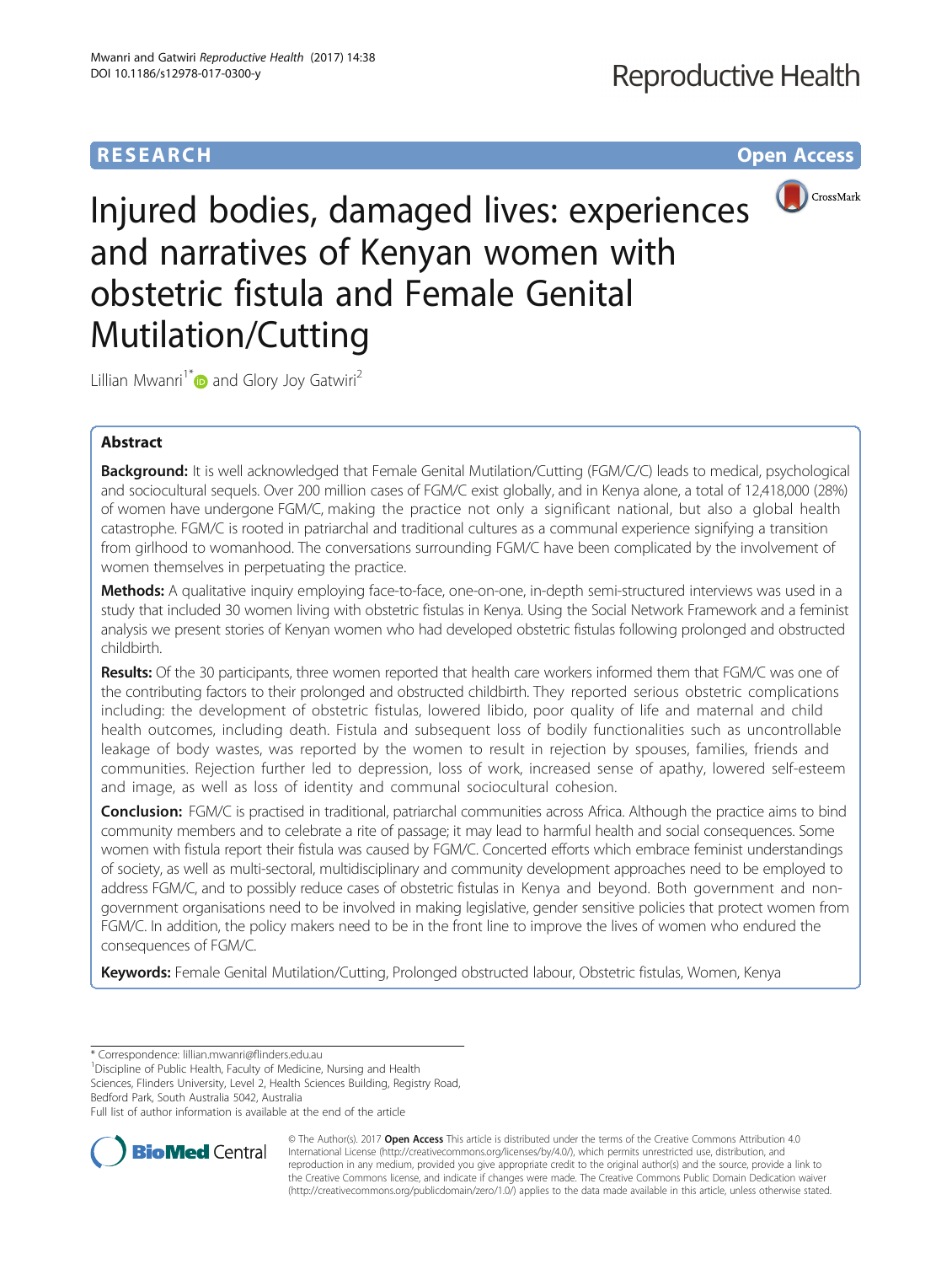### Plain English summary

This qualitative research was conducted among women living with obstetric fistulas in Kenya. A fistula is an abnormal hole between the vagina and the bladder and/or rectum, developed during prolonged childbirth. The three women whose stories are presented in this paper had had Female Genital Mutilation/Cutting (FGM/C), a practice where part or all of the external genitalia is removed for non-medical reasons. Although FGM/C is widely practised and aims to bring together the community members and to celebrate girls' passage rites into the community, it may also harm individual women, families and communities. The women describe how their lives were negatively affected by FGM/C and fistulas. The occurrence of fistula and subsequent leaking of body wastes, resulted in rejection of the women by their spouses, families, friends and communities. This rejection further led to mental, physical and social suffering. We found that the women perceived that FGM/C was the cause of the prolonged and obstructed labour that led to the fistula, and we concluded that, among this small sample, FGM/C practices were harmful to women both physically and socially. We recommend concerted multi-sectoral, multidisciplinary and community development responses to address issues of FGM/C in communities. These activities may reduce the prolonged labour cases that may lead to obstetric fistulas in Kenya and beyond.

#### Background

Female Genital Mutilation/Cutting (FGM/C) or female circumcision is a mutilating procedure which is practised in many regions across the world among ethnic and sociocultural groups, and across religious beliefs such as Islam and Christianity [\[1](#page-9-0), [2\]](#page-9-0). FGM/C is defined as, 'a practice that removes partial or total parts of external female genitalia or causes other injury to the female genitalia for non-medical reasons' [\[3, 4\]](#page-9-0). Four main types of FGM/C have been described including: (i) type 1 which involves partial or total removal of the clitoris and/or the prepuce (clitoridectomy), (ii) type 2 which involves partial or total removal of the clitoris and the labia minora, with or without excision of the labia majora, (iii) type three or infibulation, which is the most serious and invasive type and involves narrowing of the vaginal orifice with creation of a covering seal by cutting and appositioning the labia minora and/or the labia majora, with or without excision of the clitoris, and (iv) type four which involves all other harmful procedures to the female genitalia for non-medical purposes, for example: pricking, piercing, incising, scraping and cauterization [[2](#page-9-0)–[5\]](#page-9-0).

The procedure is practised in more than 28 African countries, as well as some countries in Middle East,

South America and Asia, with prepubescent girls being the main target population [[4\]](#page-9-0). Global estimates account for more than 200 million FGM/C cases, with Africa including Kenya contributing more than 91.5 million cases [[4, 6](#page-9-0), [7\]](#page-9-0). It has also been reported that migrants from countries where FGM/C is traditionally practised, may continue the practice when they migrate to higher resourced countries, such as United Kingdom, Australia, Switzerland, Canada, the United States, France and Sweden [\[8](#page-9-0)–[10\]](#page-9-0).

In traditional African patriarchal communities, social norms dictate communal activities and events such as performing FGM/C especially on young women as part of initiation rituals into adulthood [\[11](#page-9-0)–[13](#page-9-0)]. Although these practices are meant to bring community members together, including celebrating the passage rites of girls to women, they may be associated with harmful health, psychological and social consequences on individuals, families and communities [\[14\]](#page-9-0). The impacts of FGM/C include short term and long term health complications leading to physical, psychological and socio-cultural problems among affected individuals. Short term health complications include, but are not limited to bleeding, pain and shock [\[3](#page-9-0), [4](#page-9-0)], while chronic pain, genitourinary tract infections, damage to genitalia, postpartum haemorrhage, genital tissue scars and keloids, anaemia, and in severe cases, maternal and foetal deaths being the known long term complications [[3, 5](#page-9-0), [15, 16](#page-9-0)]. In addition, FGM/C has been associated with serious psychological problems, such as anxiety, post-traumatic stress disorders and psycho-sexual conditions leading to bodily identity problems [[6, 7](#page-9-0)]. Some women who have experienced FGM/C have prolonged and/or obstructed labour, which may lead to the development of obstetric fistula(s) [\[4](#page-9-0)]. A vaginal obstetric fistula occurs when a hole (fistula) forms between either the vagina and rectum (rectovaginal fistulas-RVF) or between the vagina and bladder (vesicovaginal fistula -VVF) following prolonged childbirth complications [[17](#page-9-0)]. Among other complications, a woman with a vaginal obstetric fistula may develop urinary and/or faecal incontinence, leading to severe physical, psychological and socio-cultural problems for the women, their families and the entire affected communities [[18](#page-9-0)]. Fistulas cause complications such as foul smelling, vaginal and/or rectal discharges, urinary tract infections, dyspareunia and uncontrollable flatulence [\[7\]](#page-9-0).

There is some evidence of an association between FGM/C and obstructed/prolonged labour, and a large body of evidence exists for a causal relationship between prolonged/obstructed labour and obstetric fistula [[4, 19, 20\]](#page-9-0). However, The World Health Organization only presumes that both conditions could be linked in women living with both FGM/C and fistulas, but does not confirm a direct or causal relationship between FGM/C and fistulas.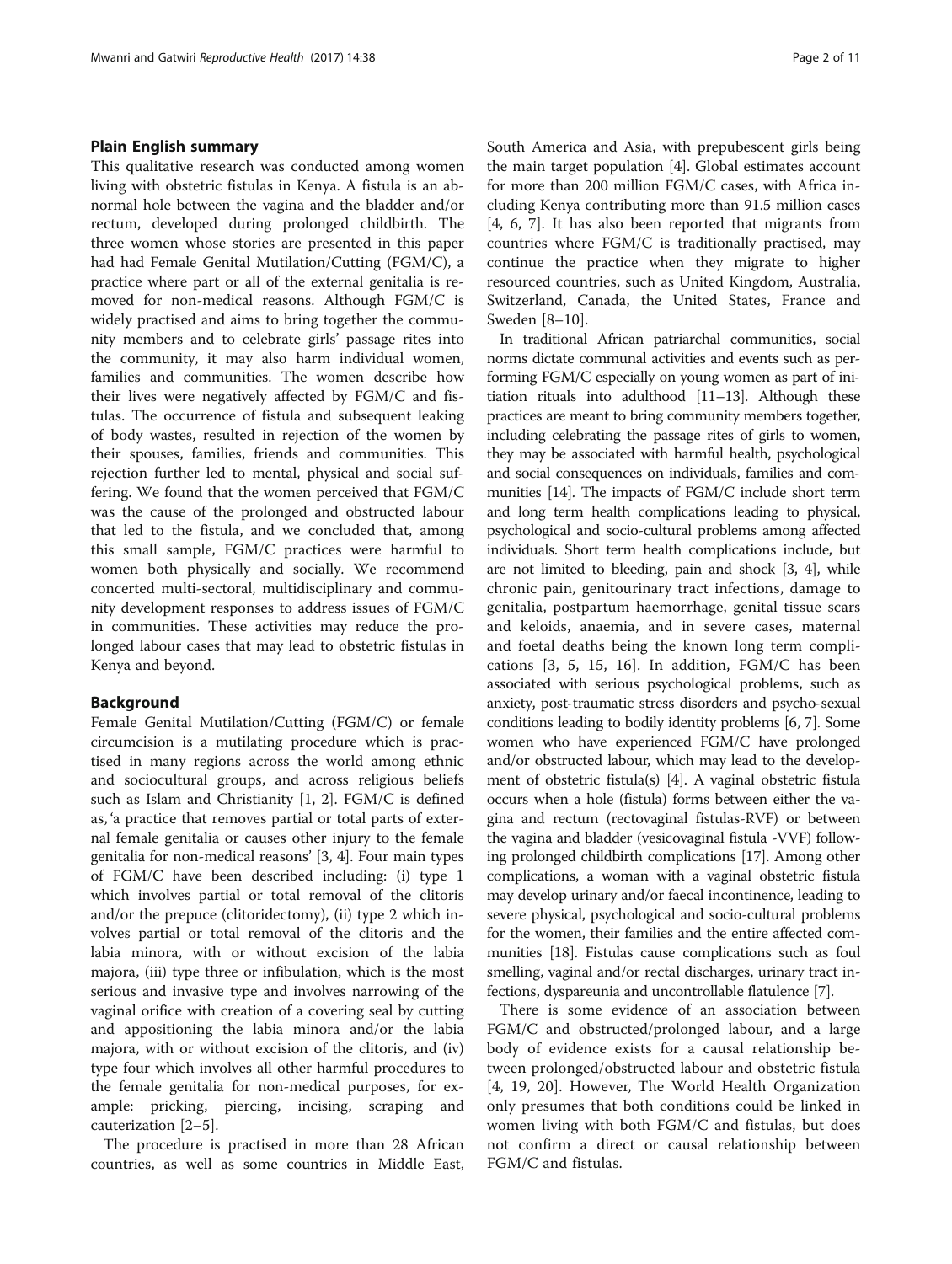As already established in existing literature, FGM/C practice is well rooted and grounded in patriarchal cultural and traditional beliefs, but the ideological drivers of FGM/C vary significantly in Kenya by location and ethnicity [[6\]](#page-9-0). On one hand, the traditional collectivist patriarchal communities practise FGM/C as a way to bring communities together and to celebrate the initiation of young women to adulthood [[11\]](#page-9-0). On the other hand, the same collectivist and patriarchal societies tend to marginalise women and girls, and as such, women have less power compared to men, who make most decisions, including what can be done to women's body (e.g. FGM/ C) [[14, 21\]](#page-9-0). The FGM/C practice is usually performed by older women who believe that the procedure will increase women's attractiveness and marriageability [\[11](#page-9-0)]. The practising women are themselves products of a patriarchal society who perform FGM/C on younger girls to achieve a cultural standard expected for women in such communities [[5, 11](#page-9-0), [17\]](#page-9-0). For many women who have had FGM/C, their traumatic experiences are not discussed and the silence surrounding the traumatic experiences complicates any eradication efforts [[14\]](#page-9-0). Addressing this and other culturally fuelled social problems requires a deep understanding of the local contexts, including the sociocultural psychosexual, religious and economic factors that perpetuate such practices [\[14](#page-9-0)]. Similarly, the voices of affected women need to be the centre of the discourse and to be used in developing FGM/C preventative strategies.

This paper focuses on stories of three women who reported developing fistulas post FGM/C. The aim is to provide rich insight and perspectives of women's experiences of living with fistulas linked with FGM/C in Kenya. The paper presents only part of findings from a larger dataset collected for the doctoral program of the second author (GG). The aim of the larger study was to explore the experiences of women living with fistulas in Kenya, experiences that are hidden, inaccessible, suppressed and ignored.

### Methodology

### Theoretical frameworks

The study was guided by theoretical frameworks including the Social Network [[22](#page-9-0)], and the African Feminist Theories [[23, 24](#page-9-0)]. The Social Network Theory (SNT) 'analyses communities and/or settings to depict patterns of factors and dynamics in a society, common traits, composition of the community and the social structures that orchestrate community practices and actions [\[22](#page-9-0)]. We have used SNT in recognition of the African (including Kenyan) collectivist characteristics/behaviours, where the idea of the community as a collectivist is commonly accepted to influencing actions in the entire and/ or part of the community [\[25\]](#page-9-0). The African communal way of life and social networking, brings together family members, relatives and other people forming 'a commu-nity,' that is heavily involved in communal events [\[12](#page-9-0)], which may include – as would be expected in the current study – the celebration of the FGM/C practices which are performed to initiate young women to adulthood. These traditional community networks and dynamics are very complex but important, as they provide communities with identity, a medium for shared experiences and a sense of belonging [\[26\]](#page-9-0). However, the same traditional networks and dynamics place superiority on men and expect obedience and submissive behaviours from women, inadvertently causing harm when some actions dictated by men cannot be questioned by women [[14, 27\]](#page-9-0). In the case of  $FGM/C$ , a group of 'older women or elders' become instrumental in encouraging the FGM/C practice on 'younger women' [\[4](#page-9-0), [6, 28](#page-9-0)]. In addition, the overarching patriarchal constructions encourage women to be actors of mutilating their own bodies through FGM/C in order to achieve a higher socially acceptable status in the community [\[21\]](#page-9-0). In seeking to fit into the community, women 'sacrifice' the wholeness of their bodies only to suffer consequences of multiple losses, including loss of social networks and community support if they develop obstetric fistulas as-sociated with FGM/C [\[11](#page-9-0)].

The other approach that we have used to analyse the FGM/C cases more intimately is the Feminist Theory (FT) [[23](#page-9-0)]. We have applied this theory to support, among other arguments, the notion that FGM/C is used to control women's bodies and sexuality [\[24](#page-9-0)]. There are traditional beliefs in some cultures about women's bodies that orchestrate negative feelings of insecurity and are intermingled with discourses about 'how to get and keep a man' [\[14, 29\]](#page-9-0). Beliefs such as the clitoris embodying a masculine characteristic makes men fearful of engaging in sexual intercourse with 'a fellow man' which encourages women to 'fix this anomaly' with genital cuttings from 'village midwives' [[30\]](#page-9-0). These traditional patriarchal notions prey on women's insecurities about their body images and are ably assisted by discourses about 'what makes a woman complete.' Girls are socialised to believe that being uncircumcised is unattractive to men rendering them 'incomplete', hence unmarriageable [[31](#page-9-0)]. In the cultures where FGM/C is prevalent, a 'normal' and celebrated body is one that has been cut/ mutilated for the purposes of 'disciplining' it. As Foucault's theory suggests [[32](#page-9-0)], the construction of a 'normal' body interacts with traditional and patriarchal notions in order to produce docile and disciplined bodies that are easy to control. FGM/C also renders women's bodies as sites of oppression by way of sexualization and modification in order to meet the patriarchal desires [\[11\]](#page-9-0). The sexualization and the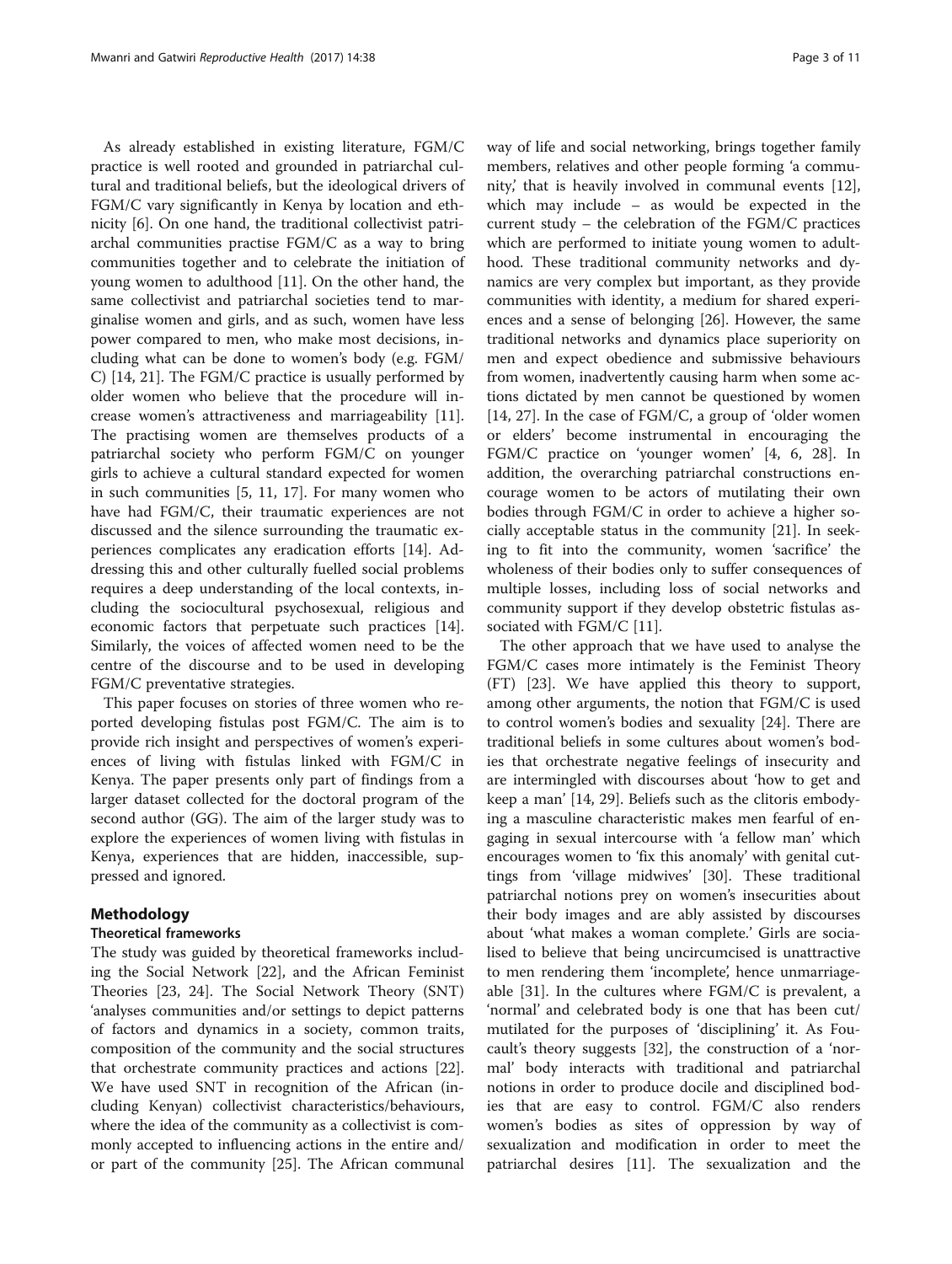grooming of girls bodies, for the benefit of men, begins at an early age [[33\]](#page-9-0). This can limit educational achievements, underpin gender inequality, and serve to perpetuate associations of masculinity with predatory sexual prowess and justify sexual violence and silencing of women's needs. FGM/C may not only contribute to women's risk to develop fistulas, but may also limit their ability to seek or access medical support once they develop fistulas [\[11, 19, 34\]](#page-9-0).

#### The FGM/C practice in the study setting

Kenya is an East African country where FGM/C is still heavily practiced [\[31](#page-9-0)]. In the context of traditional African patriarchal communities, the practice of FGM/C is perpetuated by community traditions and norms and is enforced by older women who need to conform to these norms, and hence feel obliged to conduct FGM/C on themselves and others [\[13](#page-9-0)]. The prevalence of FGM/C varies according to ethnic groups and geographical settings, with the North-Eastern and South-Western part of the nation being over represented [\[6](#page-9-0)]. This variation in practice is influenced by factors including socioeconomic status, overall education levels of local people and cultural beliefs, with the prevalence reported to be lower in urban areas where cultural ties and beliefs are not staunchly observed. The overall prevalence of FGM/C among Kenyan women population is reported to be 28%, a total of 12,418,000 women [[6\]](#page-9-0), indicating the need to address FGM/C as a significant public health issue. In this study, participants were from various regions in Kenya and were admitted for surgical fistula repair at the Kenyatta National Hospital in Nairobi–the capital city of Kenya, and in the Gynocare Care Clinic in Eldoret. Participants were from different tribes, and most of them lived in rural and remote settings where obstetric and medical services are barely accessible if at all they exist.

#### Methods

### Study design and data collection

In order to explore the context underpinning FGM/C practices and to generate rich information from participants, a qualitative research method was employed [\[35](#page-9-0)]. The study participants were women waiting to undergo surgical fistula repair at Kenyatta National Hospital in Nairobi and the Gynocare centre in Eldoret, Kenya. Participants were recruited through a purposive method because the study was centred on a specific research objective. An introduction letter describing the study and including the researcher's telephone number was sent to the head nurses in the fistula wards at the two hospitals to seek permission to undertake the research. The researcher was invited to introduce herself and explain the research aims to the medical team in the fistula care wards. The nurses in the fistula clinics then passed the information to all the fistula patients seeking treatment. Those women who expressed interest in hearing more, joined the researcher in a private designated room (which had been booked previously) so that more information about the research could be provided on a oneto–one basis. All participants were screened according to the eligibility criteria before they were invited to participate. To participate, one had to be a Black Kenyan woman who had the experience of living with vesicoand/or recto-vaginal fistula. One had to be in a treatment facility seeking treatment for fistula, be over 18 years and fluent in Swahili (The national language in Kenya). After passing the criteria, the researcher explained the informed consent in Swahili and ensured that participants understood the following:

- 1) Why they were participating in research,
- 2) The purpose, the procedures and the ethics of the research
- 3) The risk and benefits of the research
- 4) The voluntary nature of research participation and their right to stop at any time they wished without any consequences to them.
- 5) The procedures used to protect confidentiality.

After communicating the above information effectively, participants were offered an opportunity to ask questions or raise any concerns before being invited to sign the consent form before commencement of the interviews.

Face to face, semi structured, open-ended interviews lasting approximately one hour were conducted. The researcher who collected the data was a Black Kenyan African woman with firsthand knowledge on the cultural practices and spoke fluent Swahili. This was important as the advantages of being an 'insider' researcher helped to create rapport quickly and to communicate effectively. Interviews were conducted privately inside a private room in the treatment facilities or outside in a quite garden as preferred by some of the participants. Asking open ended questions such as 'what do you make of your experience?' or 'tell me about your experience' gave them an opportunity to give subjective and personal narrative of what living with vaginal fistula meant to them. The information about FGM/C was self-reported by one participant at the beginning of the interviews when asked to explain what they thought the cause of their fistula was. In subsequent interviews, if the woman did not spontaneously mention FGM/C, the researcher probed if the women had FGM/C. For the purposes of this paper, only the narratives of the women who made the connection between their FGM/C and fistulas are included, as the authors wanted to demonstrate the relationship of the two. All the interviews were audio-recorded and data files password protected.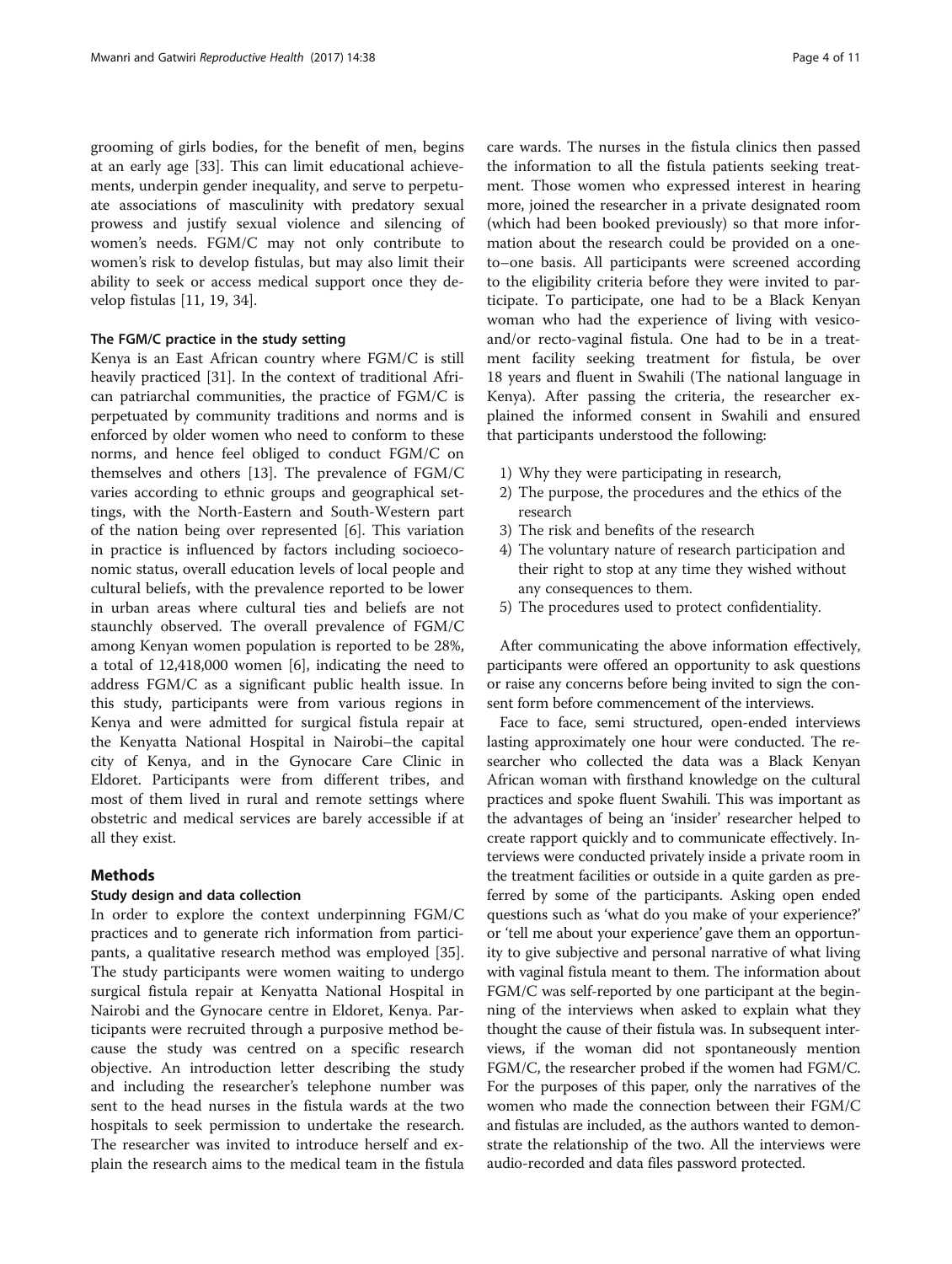### Data analysis

After the translation (by the second author and verification by the first author) into English, interview transcripts were transcribed by the second author. Both authors speak Swahili and English fluently, making it easy to verify for accuracy and the quality of translation. The full 30 transcripts were repeatedly read by both authors and data were analysed using a framework analysis as suggested by Ritchie and Spencer [\[36](#page-9-0)]. However, this paper descriptively analyses narratives of three women who linked FGM/C and their fistulas. Their stories were powerful and informative, compelling the authors to write a specific paper about them and to enrich the body of knowledge about negative health/social impact of FGM/C on women who undergo the procedure. The paper presents the stories of three women as a case study.

### Results

### Characteristics of participants

A total of 30 women aged between 18 and 68 years were interviewed. These women had lived with vaginal fistulas for periods ranging between 11 months to 40 years. Most of the participants developed fistulas due to prolonged and obstructed labour and had lost all or some of their babies.

Out of the 30 participants who were interviewed, three women reported that they believed the FGM/C contributed to their fistula. They all also reported that health care workers had told them at the time they experienced the fistula that their FGM/C was the "cause" of their fistula. Twenty-one participants said they were never circumcised and six women reported that they did not see any correlation between FGM/C and their fistulas. These six women reported they either did not know if there was a correlation between FGM and fistula or they reported that FGM/C was a 'normal' practice that 'every' woman goes through so it must have been them and not the FGM/C procedure that was problematic.

The profile and characteristics of the study participants are presented in Table [1.](#page-5-0)

#### Stories women in the case study

Stories in this paper include narratives from three women "Moraa", "Sasha", and "Chemutai" (all pseudonyms), who had undergone severe FGM/C (infibulation) that were described to them as the cause of their prolonged/obstructed labour which led to the development of vaginal obstetric fistulas. The women came from three tribes in Kenya: Kisii, Samburu and Kalenjin. Their narratives are powerfully described, and include heart breaking recounting of two painful events in their livesthe day they were circumcised and the day(s) of childbirth.

### Sasha's story

Sasha is a 22-year-old woman; she is currently separated from her husband who married a second wife shortly after she developed the fistula. Sasha was first pregnant when she was 11 years and after a traumatic birth and labour which lasted 6 days, she was finally able to birth a dead, macerated baby. She collapsed after this ordeal, but soon after she woke up, she discovered a pungent smell and realised that her body was now incontinent of both urine and faeces. Sasha hails from one of the remotest parts of Kenya in Samburu-a community that has over 90% FGM/C rates. She was married at 9 years of age shortly after the FGM/C ceremony, a ritual that is considered a rite of passage to adulthood in the Samburu culture. Sasha reported that doctors at the hospital informed her that her severe infibulation contributed to her difficult childbirth.

'You know in Samburu, it is expected that you will do this thing [FGM/C]. They took me early in the morning and poured really cold water on me. It was so painful but I was not allowed to scream… when I developed this problem [fistula] and came to this hospital, one of the nurses said that this thing [FGM/ C] and the way it was done, had contributed to me having this urine problem'. (Sasha, 22 years old)

Women can develop vaginal fistula following infibulation, which is the most severe and disfiguring form of FGM/C [\[5](#page-9-0)]. As with Sasha, her young body was wounded by the injuries of FGM/C forming a tough scar that was difficult to open during coitus and childbirth. This is in addition to the fact that Sasha was not sufficiently developed to deliver a child at 11 years. Without access to Emergency Obstetric Care, her baby was stuck in the birthing canal, causing vaginal tissue necrosis [[37\]](#page-9-0). FGM/C along with child marriages provides a double tragedy for young girls like Sasha.

In addition to the physical injury and pain, women who are in situations such as Sasha's, suffer isolation and ridicules not from strangers, but their own families and communities. In such situations, women's psychological mental health status is affected, the condition that may trigger suicidal ideation. These assertions can be depicted in such statements as below:

'….. Especially when the urine passes it burns you so much you turn completely red. So every time I was sick people would say that I am lying or that am pretending. When you say or do something they tell you to go away with your urine or your faeces. My husband would tell me that I would forever leak urine that it would never go away. It would make feel like I wanted to die.....' (Sasha, 22 years old)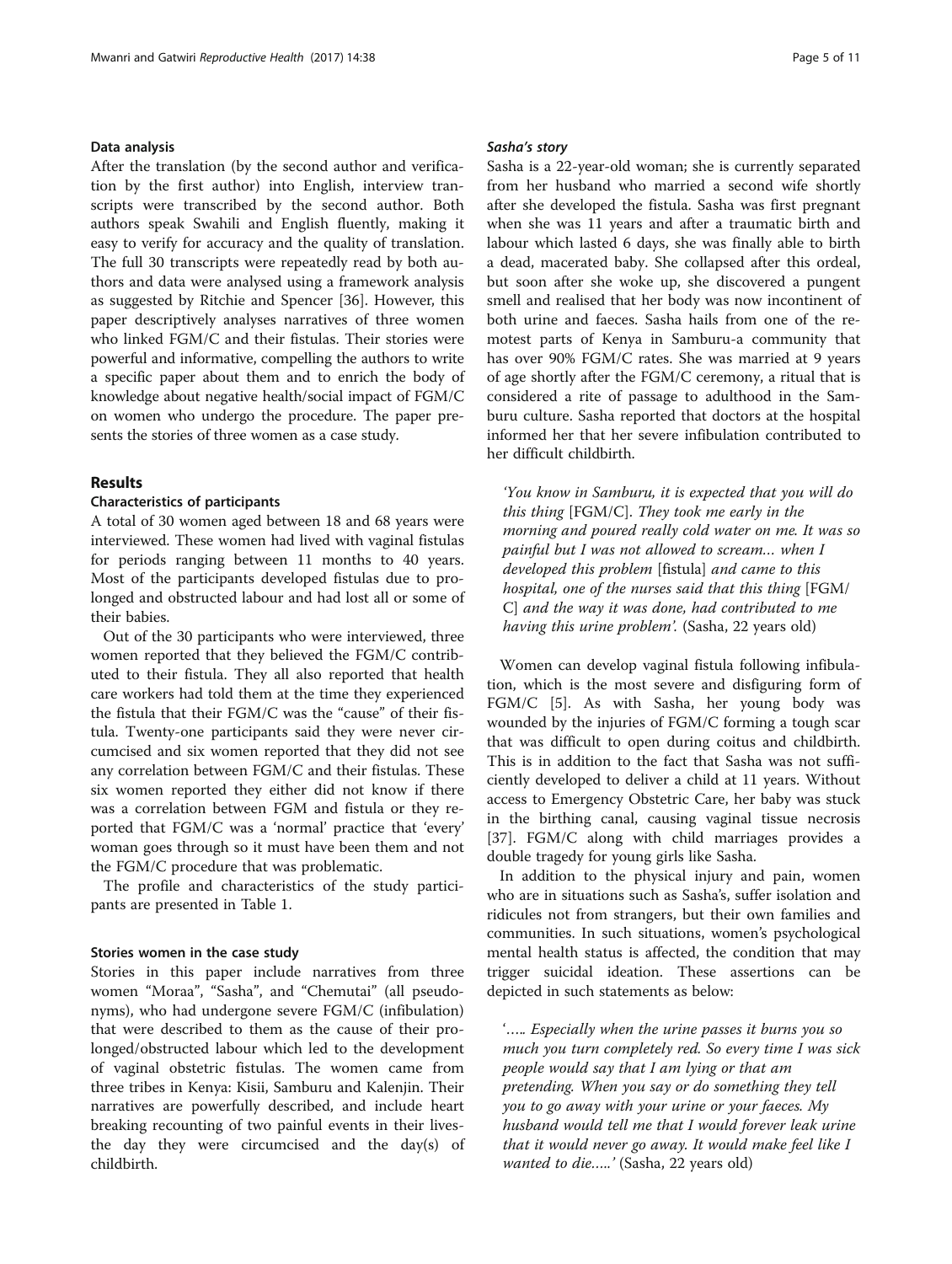<span id="page-5-0"></span>

|                   |                 |                          | Table 1 Sociodemographic characteristics of participants |                          |                                                                                                                                                                                 |                    |                |           |                     |                |
|-------------------|-----------------|--------------------------|----------------------------------------------------------|--------------------------|---------------------------------------------------------------------------------------------------------------------------------------------------------------------------------|--------------------|----------------|-----------|---------------------|----------------|
| Participant       | Age             | Fistula type             | Cause                                                    | FGM/C                    | Related FGM/C to fistulas                                                                                                                                                       | Years with fistula | No of children | Income/M  | Educational level   | Marital Status |
|                   | 58              | $\overline{\mathcal{E}}$ | <b>PL</b>                                                | Yes                      | $\frac{1}{2}$                                                                                                                                                                   | 22 years           | $11(3$ dead)   | None      | None                | Widowed        |
| $\sim$            | $\frac{8}{5}$   | $\overline{\mathcal{S}}$ | Chemo                                                    | $\stackrel{\circ}{\geq}$ | $\lessgtr$                                                                                                                                                                      | 3 years            | 4              | < average | college             | Married        |
| ന്                | 39              | $\overline{\mathcal{S}}$ | $\Xi$                                                    | $\frac{1}{2}$            | $\lessgtr$                                                                                                                                                                      | 1 year             | 5              | < average | None                | Married        |
| 4.                | $\overline{4}$  | RVF                      | $\overline{\circ}$                                       | $\frac{1}{2}$            | $\lessgtr$                                                                                                                                                                      | 6 years            | $\infty$       | average   | college             | Married        |
| LO.               | $\frac{8}{2}$   | $\geqslant$              | $\overline{\sigma}$                                      | $\stackrel{\circ}{\geq}$ | $\stackrel{\triangle}{\geq}$                                                                                                                                                    | 1 year             |                | < average | Primary school      | Separated      |
| $\circ$           | $\approx$       | \\F                      | $\Xi$                                                    | Yes                      | $\frac{1}{2}$                                                                                                                                                                   | 1 year             | None           | None      | Class 7             | Single         |
| $\sim$            | 35              | RVF                      | $\overline{\mathtt{r}}$                                  | $\geq$                   | $\lessgtr$                                                                                                                                                                      | 7 years            |                | < average | Primary school      | married        |
| $\infty$          | $\frac{8}{5}$   | RVF                      | $\trianglelefteq$                                        | $\geq$                   | $\stackrel{\triangle}{\geq}$                                                                                                                                                    | I year             |                | < average | Sec School          | Married        |
| $\sigma$          | 22              | \\F                      | $\overline{\mathbb{L}}$                                  | $\frac{1}{2}$            | $\lessgtr$                                                                                                                                                                      | 2 Years            | None           | None      | None                | separated      |
| $\supseteq$       | 22              | $\gtrless$               | $\overline{\mathbb{L}}$                                  | $\geq$                   | $\lessgtr$                                                                                                                                                                      | 1 year             |                | < average | None                | married        |
|                   | 28              | $\gtrless$               | $\overline{\sigma}$                                      | Yes                      | $\frac{1}{2}$                                                                                                                                                                   | 13 years           | None           | None      | Class 7             | separated      |
|                   | S               | $\gtrless$               | $\overline{\mathbb{L}}$                                  | $\frac{1}{2}$            | $\stackrel{\triangleleft}{\geq}$                                                                                                                                                | 22 years           | $\circ$        | None      | None                | widower        |
| $\tilde{=}$       | $\Theta$        | RVF<br>WF&               | $\overline{5}$                                           | Yes                      | Yes                                                                                                                                                                             | 22 years           | 5              | < average | None                | married        |
| $\overline{4}$    | 6               | $\gtrless$               | $\overline{8}$                                           | Yes                      | $\frac{9}{2}$                                                                                                                                                                   | 40 years           | 2 (both dead)  | None      | None                | Divorced       |
| 은                 | 45              | $\gtrless$               | $\overrightarrow{\bigcirc}$                              | Yes                      | Yes                                                                                                                                                                             | 21 years           | $1(1$ died)    | None      | None                | Separated      |
| $\frac{6}{1}$     | $\approx$       | $\gtrless$               | $\overline{\circ}$                                       | $\stackrel{\circ}{\geq}$ | $\lessgtr$                                                                                                                                                                      | I year             |                | None      | College             | separated      |
|                   | 22              | RVF<br>$\mathsf{WF}\ \&$ | $\overline{\mathrm{d}}$                                  | Yes                      | Yes                                                                                                                                                                             | 10 years           | 1 (1 dead)     | None      | None                | separated      |
| ≌                 | $\approx$       | RVF                      | No sure                                                  | $\gtrsim$                | $\lessgtr$                                                                                                                                                                      | 20 years           |                | < average | college             | Married        |
| $\overline{0}$    | $\frac{8}{10}$  | $\overline{\leq}$        | Rape                                                     | $\stackrel{\circ}{\geq}$ | $\lessgtr$                                                                                                                                                                      | 11 years           | None           | None      | Class 7             | single         |
| $\approx$         | $\approx$       | $\geqslant$              | $\overline{\mathbb{L}}$                                  | Yes                      | $\stackrel{\circ}{\geq}$                                                                                                                                                        | 1 year             |                | None      | None                | Divorced       |
| $\overline{\sim}$ | $\frac{4}{5}$   | ⋚                        | Negligence                                               | $\geq$                   | $\lessgtr$                                                                                                                                                                      | 4 years            |                | < average | Primary school      | married        |
| $\approx$         | 22              | ⋚                        | <b>PL</b>                                                | $\stackrel{\circ}{\geq}$ | $\stackrel{\triangleleft}{\geq}$                                                                                                                                                | 7 years            | None           | None      | Some college        | separated      |
| 23                | 29              | $\geqslant$              | <b>BL</b>                                                | $\geq$                   | $\stackrel{\triangleleft}{\geq}$                                                                                                                                                | 18 years           | None           | None      | Some primary school | Divorced       |
| 24                | 28              | $\overline{\mathcal{S}}$ | $\overrightarrow{C}$                                     | $\stackrel{\circ}{\geq}$ | $\lessgtr$                                                                                                                                                                      | 1 year             | $\circ$        | < average | Primary school      | married        |
| 25                | $\approx$       | ⋚                        | $\overline{\circ}$                                       | $\frac{1}{2}$            | $\lessgtr$                                                                                                                                                                      | 8 years            | None           | < average | Sec School          | married        |
| 26                | $\frac{1}{4}$   | $\overline{\mathcal{E}}$ | $\overline{a}$                                           | Yes                      | $\frac{9}{2}$                                                                                                                                                                   | 1 year             | $6(2$ dead)    | < average | Primary school      | married        |
| $\overline{z}$    | $\infty$        | $\overline{\mathbb{X}}$  | $\overrightarrow{C}$                                     | $\stackrel{\circ}{\geq}$ | $\lessgtr$                                                                                                                                                                      |                    | $\sqrt{2}$     | < average | Primary school      | married        |
| 28                | 22              | $\gtrless$               | $\overline{O}$                                           | $\geq$                   | $\lessgtr$                                                                                                                                                                      | 2 years            | None           | None      | Sec School          | Single         |
| 29                | $\overline{2}1$ | $\overline{\mathcal{S}}$ | 군                                                        | $\frac{\circ}{\sim}$     | $\stackrel{\triangleleft}{\geq}$                                                                                                                                                | 1 year             | None           | None      | Sec School          | Single         |
| $\Im$             | Unknown         | $\lessgtr$               | ᅌ                                                        | $\frac{1}{2}$            | $\lessgtr$                                                                                                                                                                      | Unknown            | 8 (all dead)   | None      | None                | Widowed        |
|                   |                 |                          |                                                          |                          | <i>OPL</i> obstructed prolonged labour, <i>PL</i> Prolonged labour, O <i>L</i> Obstructed labour, RVF Rectal vaginal fistulas, VVF Vesical vaginal fistulas, M/A Not applicable |                    |                |           |                     |                |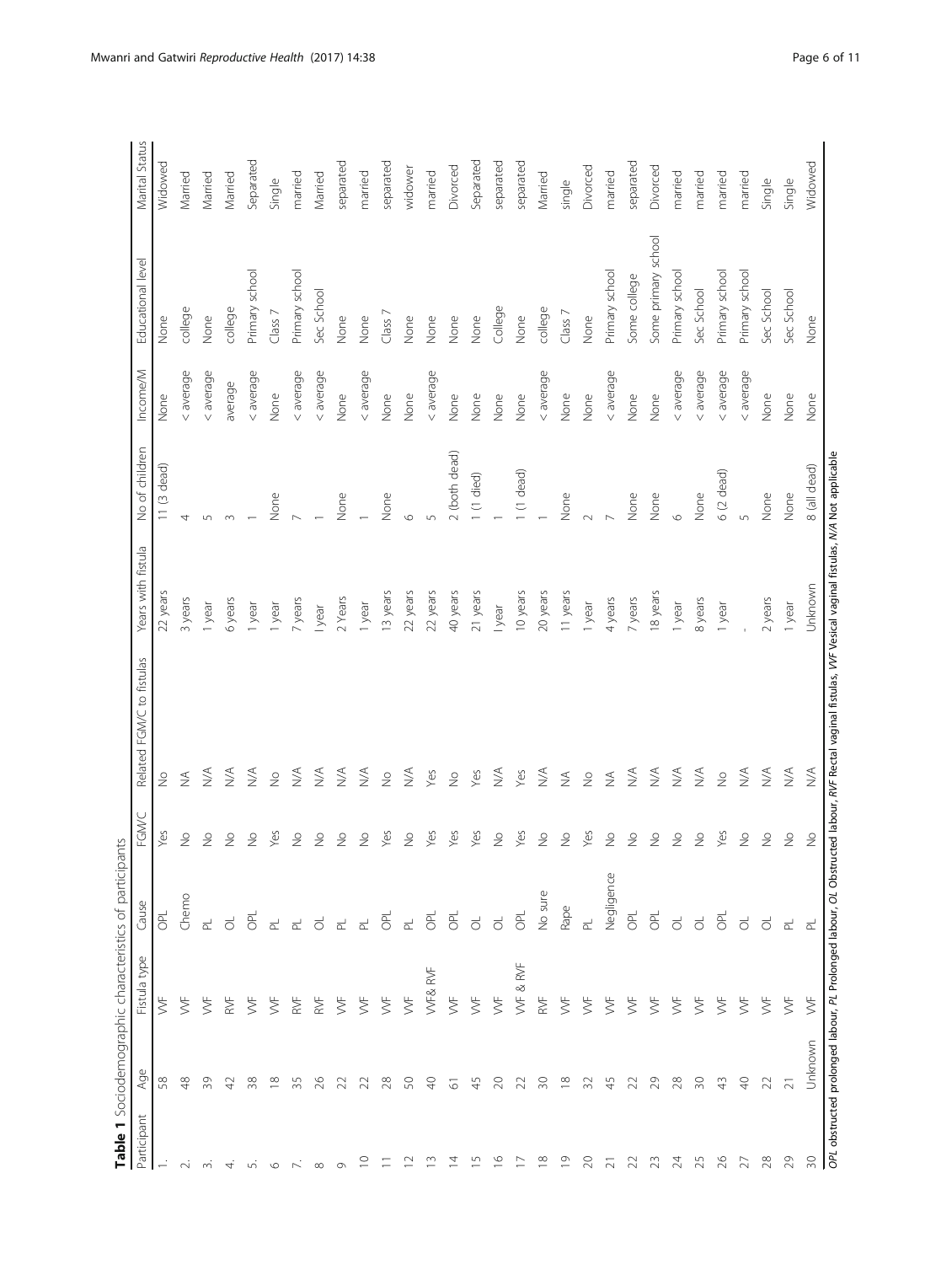#### Moraa's story

Moraa is a 40-year-old woman who developed a vesicovaginal fistula when she was 18 years following a complicated, prolonged, 2-day labour. She has been married for 23 years and has five surviving children. She hails from Kisii, a heavily patriarchal tribe in Kenya and gives insight to one of the health implications of FGM/C. She says:

'When they cut me, my body was never the same again. I really struggled to push the baby that gave me this problem [fistula]. It almost killed me… also it's impossible to feel anything [meaning sexual pleasure] when circumcised…That is why Kisii men are not marrying fellow Kisii women because they say that we are like stones. They want to go to women who get turned on just by a simple touch' (Moraa, 40 years old).

Research has demonstrated that FGM/C may negatively affect women's libido and sexual sensations [[21, 30](#page-9-0), [38](#page-9-0)]. When the clitoris, which is the most sensitive part of the woman's body and is purposely meant for sexual pleasure, is mutilated, women find it harder to attain orgasm or experience sexual pleasure. This achieves one of the principal patriarchal reasons for FGM/C, which is to control women's bodies and produce bodies that are submissive and docile sexually. Moraa continues by warning women that FGM/C is a community expectation.

'The doctor said that if women can delay getting children and not get cut [FGM/C] this kind of problem can be avoided. The doctors said that if I had waited having children and not been cut, I would not have the problems I have now. I was very young when they did it [FGM/C] to me and back home most girls must do it. If you don't do it, people laugh at you and you will not find someone to marry you' (Moraa, 40 years old).

In the Kenyan Kisii community for instance, FGM/C can be understood as a means to modify a woman's body in order to make it more desirable to a potential male mate. Literature on FGM/C gives some further insights into the need for a conforming body and African women's participation in numerous patriarchal expectations is mostly in preparation for their betrothal and social acceptance [\[29](#page-9-0), [39](#page-9-0)–[41\]](#page-9-0). Even after women are married, keeping their bodies primed and acceptable for their husbands is a lifelong endeavour. The aspect of choice is removed from the young women, who may not understand the potential lifelong consequences of FGM/C such as vaginal fistulas, pain, infection, and distorted body identities.

### Chemutai's story

Chemutai, who is a 45 years old woman, lives in Chepkoilel in Uasin Gishu County and narrated her own experience of FGM/C and fistula. Similar to stories of the other women in this paper, Chemutai reported her belief that her birthing complications resulted from severe FGM/C. She reports that she could not stand or walk without support when the procedure was performed and that it left her with permanent damage that complicated her marriage and the delivery of her two children who were born dead (still birth).

'I will never forget that night. It was cold and they held me down and did what they did. First they poured really cold milk on me. They said that would help with the pain. It took me a long time to heal. Going to ease myself was so hard… I did not know the way they cut [FGM/C] me had anything to do with this urine problem, but when I came here [Gynocare clinic, Eldoret] the nurse told me that I had a big scar and that it might have prevented my children from coming out properly. I am childless now and my husband left me when he saw that this problem was not going away' (Chemutai, 45 years old).

Although FGM/C is widely celebrated and is a belief that it can enhance marriageability, it is reasonable to state that potential serious complications such as fistulas are not well understood by the wide FGM/C practising community. As such, when women who have undergone this procedure develop such complications, they shun away from the same communities for fear of further harm arising from the lack of understanding and lack of empathy from the people surrounding them. These arguments can be illustrated by statements such as:

'….the reason why I don't tell people I have this condition [fistula] is because most of them will think I am cursed, because not many know about this illness' (Chemutai, 45 years old)

### **Discussion**

Drawing from both the current study findings and the literature, it is plausible to reiterate that FGM/C is a significant public health problem in Kenya, and globally [[2](#page-9-0), [42](#page-9-0)]. Severe infibulation may be associated with serious sociocultural, economic and health complications such as obstetric fistulas [[43](#page-9-0)], as demonstrated by the women's stories in the current study.

In addition to direct complications as stated above, evidence exists implicating FGM/C as one of the risk factors for HIV transmission in communal settings, as it involves the sharing of cutting instruments such as knives and razors [\[12](#page-9-0), [22, 44\]](#page-9-0).

Consistent with the Afro-communitarian ethos, large groups of girls are brought together from networks of close knit communities to undergo FGM/C as part of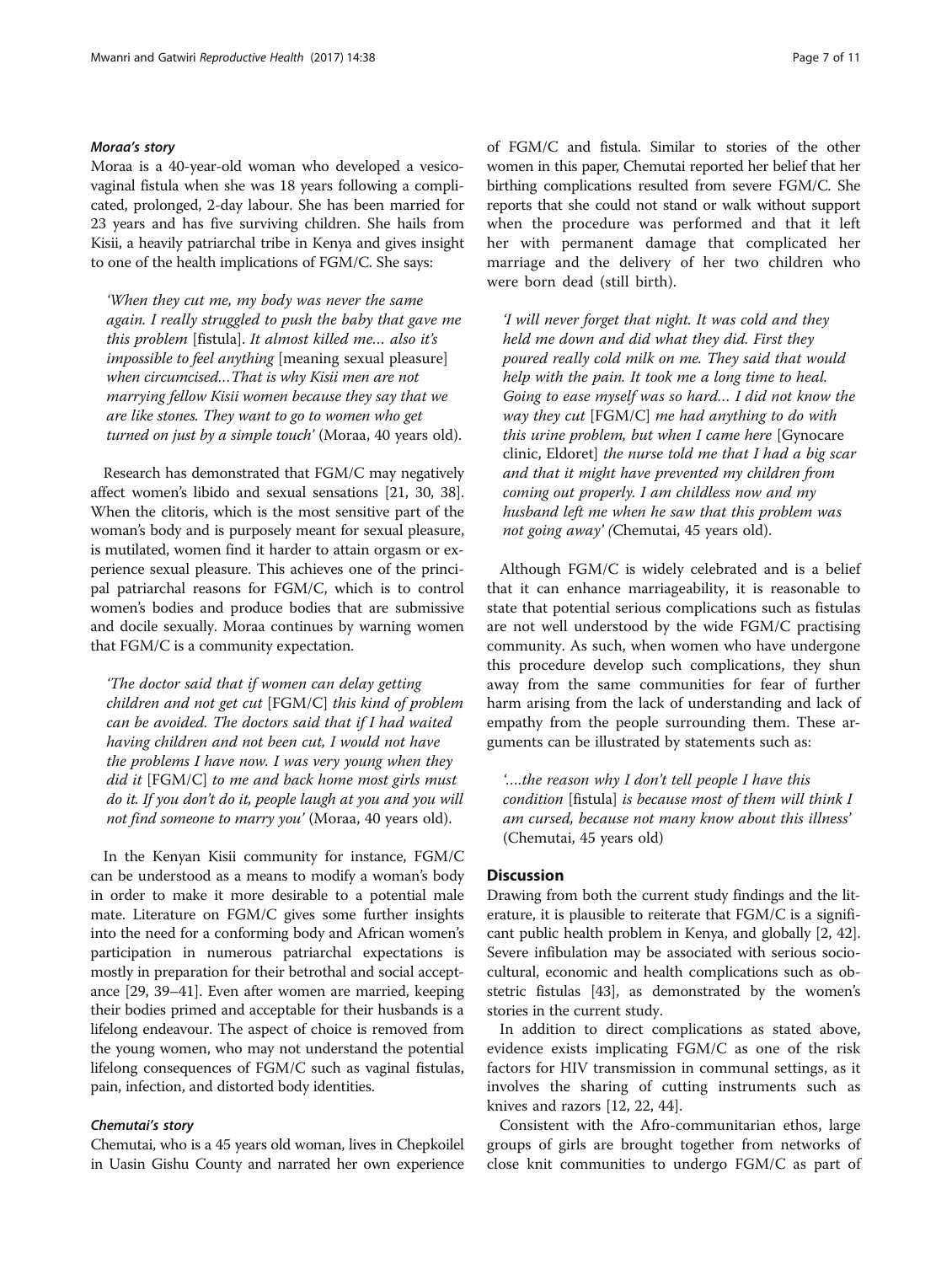socio-cultural initiation rite and celebrations [[13](#page-9-0)]. However, the narratives from Moraa, Sasha and Chemutai, inform of the rejection and isolation suffered by women following the development of vaginal fistulas that they believed were due to the FGM/C. Though FGM/C is a practice that is perceived as bringing the community cohesion, developing complications from the practice might render some women as social pariahs. This rejection and isolation of sick community members is counter to the Afro- communitarian ethos, which embraces communalism. Because of their circumstances such as leaking dirty wastes and bad body odours, these women, not only endure the biomedical complications of fistulas, but also undergo loss of multiple statuses including: the loss of loved ones (e.g. husbands, children, sibling or even parents), extended families, the community and broader social networks. These losses further complicate women's physical and mental health leading to a further vicious cycle of poor health, poor socioeconomic outcomes and further disadvantages [[45\]](#page-9-0).

Feminist theories would also suggest that the difficulties experienced by the women, contribute in the oppressive structuring that keeps them subsumed and subordinated not only by patriarchy, but by their own difficult existence [\[11](#page-9-0), [27\]](#page-9-0). Similarly, traditions such as FGM/C continue to subsume women into an oppressive thinking that enables their own subjugation. The traditional structures operate broadly and reinforce negative attitudes towards women that lead to gendered oppression. As Salami posits [\[46](#page-9-0)], the biggest challenge that African feminists have is to challenge cultural traditions that oppress women, such as FGM/C. This may mean reclaiming the power that women inherently deserve from men. Reclaiming power is necessary because as it is typical in any patriarchal society, men tend to horde most of the social economic and political power, while women are expected to be submissive and subservient [[47\]](#page-9-0). As described in the stories of Moraa, Sasha and Chemutai, the value of women with fistula is far below that of other women particularly due to their incontinence. With lower literacy, lower or no employability, most have little or no option but to accept their 'failure' and status quo, instead of challenging the customs and expectations of their communities, in which they must live regardless of the harms those communities may have caused them. However, as much as the discourses surrounding the debates on FGM/C are necessary, they need to move beyond academic theorisations to an engagement with the women with FGM/C and fistulas.

The FGM/C practice and fistulas not only have significant impact on the individual, families and communities, they also place a significant burden on health systems and should be a matter of public health policy [\[2, 31, 34](#page-9-0), [42](#page-9-0)]. FGM/C and fistulas, often lead to patients needing

caesarean sections (for those who can access emergency obstetric services), extended hospital stay, and in some instances, the loss of life for mother and/or child [\[4](#page-9-0), [34](#page-9-0)]. This comes with significant cost to both the community and health care system which loses productive members of the community to preventable conditions and the cost repairing the fistulas [[9\]](#page-9-0).

Although globally there have been multitudes of efforts to combat FGM/C [[2, 42](#page-9-0)], addressing FGM/C remains challenging due to its long historical and traditional practice and acceptance. Respected 'older women', who are elders/leaders in their communities, and were themselves 'victims' of FGM/C, advocate for FGM/C to be performed on their children and younger women in their communities [\[4](#page-9-0), [31\]](#page-9-0). Older women often are in the frontline performing FGM/C due to cultural communitarian ethos and patriarchal system that, as stated elsewhere in this paper, stratify women in order of importance and status depending on whether they have had FGM/C or not. In addition, in some community settings where FGM/C is known to be harmful, efforts have been made especially by 'caring' parents and significant others to make it "safer," through seeking help from medical professionals, through what is known as 'Medicalization of FGM/C' [[7](#page-9-0), [35, 48\]](#page-9-0). The medicalization of FGM/C has also been a hindrance to the success of public policy and other initiatives against the practice [\[17, 18](#page-9-0)]. Even though it is now common knowledge that FGM/C carries no medical benefits, in some communities, its medicalization has perpetuated the practice due to the high respect afforded to medical practi-tioners and the false belief that it is 'safer' [[6, 9](#page-9-0)] when performed by clinicians.

Interestingly, those women who reported that their fistulas were related to FGM/C seemed to do so as a result of direct conversations they had with health workers after developing the fistula. This may imply that there is an underlying gap of information on how FGM/C can cause long term scarring of tissues that can lead to obstructed and prolonged labour. However, we did not specifically examine this issue.

Despite the existence of strong traditions of African communitarian, which provide social networks, identity and sense of belonging to communities [[12](#page-9-0)], the power inequalities between women and men seem to be problematic in patriarchal communities such as in Kenya. This paper demonstrates that due to such power imbalances and marginalisation of women, FGM/C is practised without considering what harmful impacts it can cause on women and those surrounding them.

To redress these issues, there is a need for a strong advocacy and employment of multiple strategies including involving community education and social change. A complete cultural shift in the way people think about women and their bodies is necessary in order to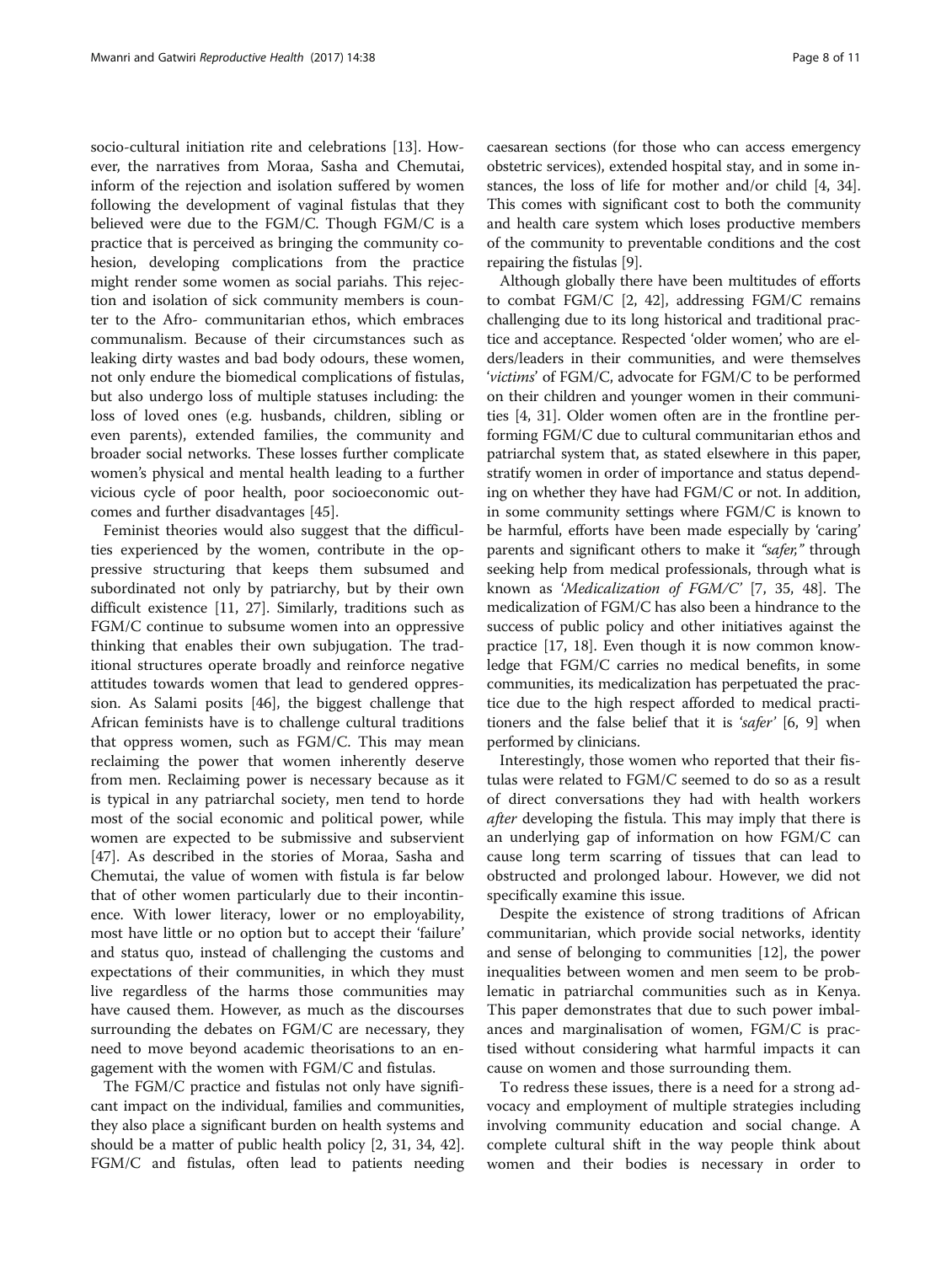completely eradicate FGM/C and other similarly injurious practices [\[34](#page-9-0), [49](#page-9-0)]. This will involve the collaboration of political, religious and community leaders as well as the involvement of grass root community based organizations to inform alternative methods of 'initiation'/rites of passage [\[31, 49](#page-9-0)]. In addition, engaging both older and younger women and improving their affirmative responses towards such socio-cultural norms underpinning these practices, would reduce the likelihood of them romanticising this harmful traditional practice that promotes gendered oppressive negative attitudes towards women [[50](#page-10-0)].

Additionally, community development strategies and community based participatory approaches such as those developed by Paulo Freire, would encourage critical selfempowerment of women [[51](#page-10-0), [52\]](#page-10-0). Furthermore, Freire advocates for critical community practice where members of the community are able to identify institutionalised forms of oppression and derive ways of subverting that systemic power. The community participatory approaches will bring together people with a collective objective to empower the most marginalised persons in the community [\[52](#page-10-0)]. Similarly and consistent with the principles of primary healthcare and the Ottawa Charter [\[3, 15](#page-9-0)], inter-sectoral collaboration involving both health and non-health sectors, using both top down and bottom up approaches, will be required necessitating resource reallocation to ensure that women do not continue to endure such horrific practices in the name of culture and traditions [[15](#page-9-0)]. Moreover and also importantly, efforts need to be made to educate men–especially on the importance of supporting women who refuse FGM/C. Feminist thinking would suggest that men who exist outside of the patriarchal expectations are more likely to see women as their equal rather than as their subordinate.

This study has limitations including that only a small number of participants' narratives were presented in this paper. Although a purposive sample was used to interview women living with fistulas in Kenya and identified those who linked their fistulas with FGM/C, the results do not necessarily reflect the experience of all women who have had FGM/C or who are living with fistulas. The study also did not explore issues such as what activities health workers can do to prevent FGM/C and fistulas in their communities. These are important issues that could be explored in future studies.

### Conclusion

This paper has used the stories of Sasha, Moraa and Chemutai to discuss the relationship between FGM/C and vaginal fistula. Given that FGM/C is widely practised in Kenya, it potentially increases the rate of obstetric fistulas in the nation. FGM/C practices also pose major cultural, psychosocial and health consequences in affected populations, which may lead to negative economic and social consequences for individuals, families, communities, and the country. We believe that FGM/C is a violation of human rights and it serves no medical or cultural purpose. We also believe that vaginal fistulas might be reduced if FGM/C was eradicated. A comprehensive response employing principles of primary health care and feminist community development approaches, with the political goodwill of governments, civil societies and communities, is needed. Women who have had FGM/C or who are at risk of being cut/mutilated need to be empowered so that they can advocate against the practice. Preventing FGM/C may reduce childbirth complications and other lifelong consequences, including increases in health care cost for both the individual and the nation [[7,](#page-9-0) [53\]](#page-10-0). Moreover, while the relationship between FGM/C and vaginal fistulas seems obvious, there is inadequate research to show causality. More research is needed to uncover the extent to which FGM/C is associated with obstetric fistulas and to discover new methods to prevent FGM/C.

#### Abbreviations

FGM/C: Female Genital Mutilation/Cutting; FT: Feminist Theory; KES: Kenyan Shillings; KNH: Kenyatta National Hospital; RVF: Rectovaginal fistulas; STN: The Social Network Theory; US\$: United State of America dollars; VVF: Vesicovaginal fistula

#### Acknowledgements

We would like to acknowledge all the women who participated in this study for their honest and deeply vulnerable stories.

#### Funding

The study was not funded by any organization as it was field work for the second author's (GJG) PhD program.

#### Availability of data and materials

The qualitative data used for this article is securely kept at Flinders University. Due to privacy conditions, data cannot be shared but de-identified information has been scripted in the manuscript.

#### Authors' contributions

LM undertook a systematic search, reviewed literature, was involved in data analysis, wrote and revised the manuscript. GJG designed the study, conducted data collection, data analysis, conducted the literature review co-wrote the manuscript. Both authors read and approved the manuscript.

#### Authors' information

1. Lillian Mwanri: (MD, MCN, PhD, FAFPHM). Discipline of Public Health, Faculty of Nursing, Medicine and Health Sciences, Flinders University, 2. Glory Joy Gatwiri: (BSW, Mpsych (Couns), PhD). School of Arts & Social Sciences, Southern Cross University, Gold Coast campus, Australia

#### Competing interests

The authors declare that they have no competing interests.

#### Consent for publication

Before interviews, all participants signed consent form to participate in the study, which included consenting for publication of de-identified information.

#### Ethics approval and consent to participate

The research was approved both by the Social and Behavioural Sciences Human Research Ethics Committee at Flinders University (Approval No 6267) and the Kenyan Research Ethics Board at University of Nairobi (Ref No: KNH-R = ERC/RR/343). The research was conducted in accordance with human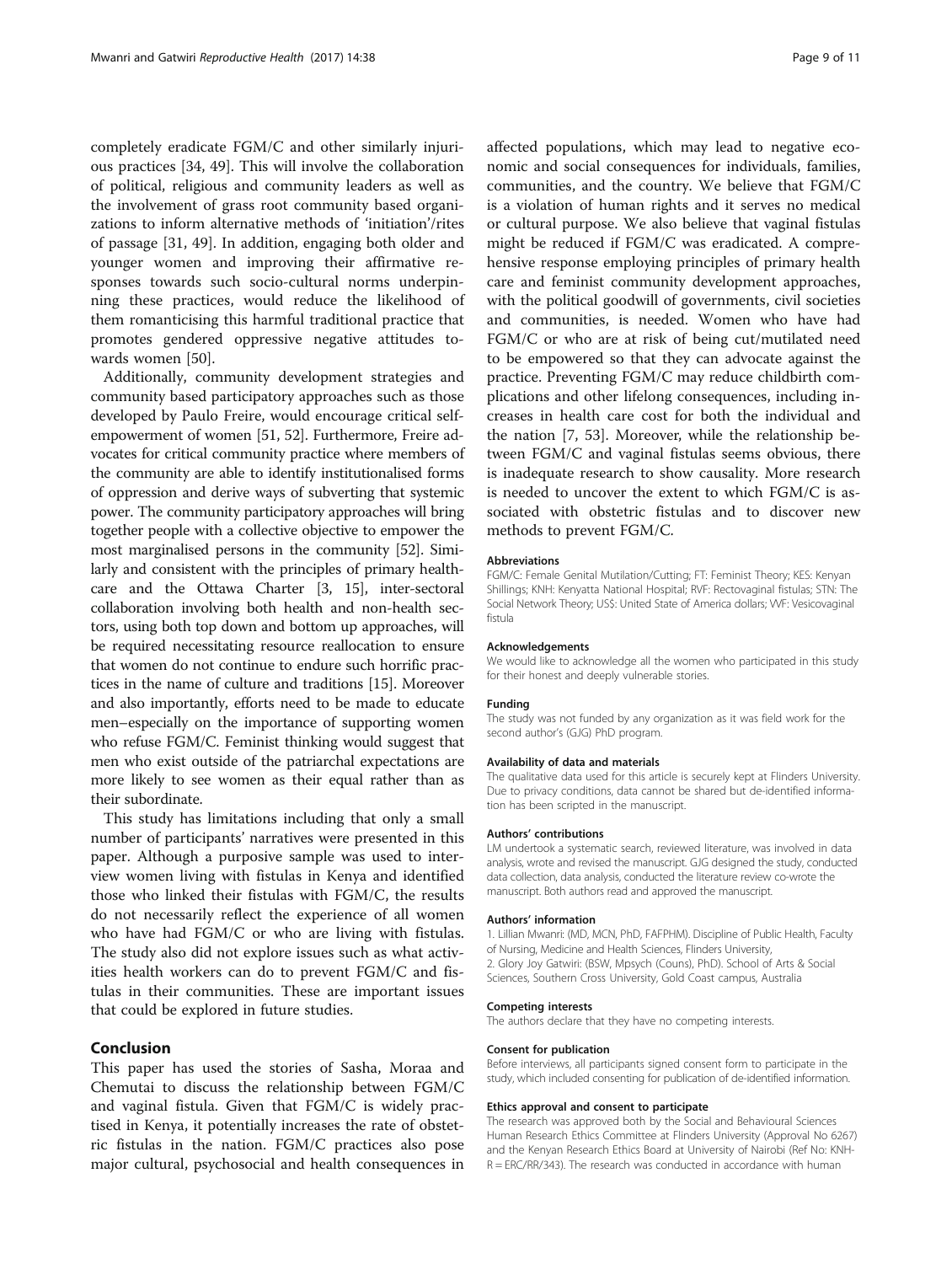<span id="page-9-0"></span>research conventions that include confidentiality, voluntariness and informed consent. All the names used in the study are pseudonyms and cannot in anyway identify the original participants. Therefore, any identifying information has been removed to protect the private identities of the participants.

### Publisher's Note

Springer Nature remains neutral with regard to jurisdictional claims in published maps and institutional affiliations.

#### Author details

<sup>1</sup> Discipline of Public Health, Faculty of Medicine, Nursing and Health Sciences, Flinders University, Level 2, Health Sciences Building, Registry Road, Bedford Park, South Australia 5042, Australia. <sup>2</sup>School of Arts & Social Sciences, Southern Cross University, Gold Coast Campus, Gold Coast, Australia.

### Received: 9 October 2016 Accepted: 2 March 2017 Published online: 14 March 2017

#### References

- 1. Abu Sahlieh SA. To Mutilate in the Name of Jehovah or Allah: Legitimization of Male and Female Circumcision. Med Law. 1994;13(7–8):575–622.
- 2. WHO, Department of Reproductive Health and Research. An update on WHO's work on female genital mutilation (FGM): progress report". Geneva: WHO. 2011. [http://whqlibdoc.who.int/hq/2011/WHO\\_RHR\\_11.18\\_eng.pdf](http://whqlibdoc.who.int/hq/2011/WHO_RHR_11.18_eng.pdf). Accessed 16 Feb 2017.
- 3. Declaration of ALMA-ATA. Am J Public Health. 2015;105(6):1094–95. doi: [10.2105/AJPH.2015.10561094](http://dx.doi.org/10.2105/AJPH.2015.10561094).
- 4. UNFPA. Female Genital Mutilation. [http://www.unfpa.org/resources/female](http://www.unfpa.org/resources/female-genital-mutilation-fgm-frequently-asked-questions#sthash.nJqTF21e.dpuf)[genital-mutilation-fgm-frequently-asked-questions#sthash.nJqTF21e.dpuf](http://www.unfpa.org/resources/female-genital-mutilation-fgm-frequently-asked-questions#sthash.nJqTF21e.dpuf). Accessed 3 Oct 2016.
- 5. Banks E, Meirik O, Farley T, Akande O, Bathija H, Ali M. WHO Study Group on Female Genital Mutilation and Obstetric Outcome. Female genital mutilation and obstetric outcome: WHO collaborative prospective study in six African countries. Lancet. 2006;367:1835–41.
- 6. Achia TNO. Spatial modelling and mapping of female genital mutilation in Kenya. BMC Public Health. 2014;14:276.
- 7. Champagne BJ, McGee MF. Rectovaginal fistula. Surg Clin North Am. 2010; 90:69–82. doi:[10.1016/j.suc.2009.09.003.](http://dx.doi.org/10.1016/j.suc.2009.09.003)
- 8. Ghadially R. All for "Izzat". Women's Global Network on Reproductive Rights Newsletter. (in Popline) 1992;38: 7–8.
- 9. UNICEF. Female Genital Mutilation/Cutting. A Global Concern. New York: UNICEF; 2016.
- 10. Adams KM, Gardiner LD, Assefi N. Healthcare challenges from the developing world: Post-immigration refugee medicine. Br Med J. 2004;328:1548–52.
- 11. Gatwiri GJ, Fraser H. Putting vaginal fistulas on the international social work map: A critical perspective. Int Soc Work. 2015. doi: [10.1177/](http://dx.doi.org/10.1177/0020872815594865) [0020872815594865](http://dx.doi.org/10.1177/0020872815594865).
- 12. Hiruy K, Mwanri L. End-of-life experiences and expectations of Africans in Australia: Cultural implications for palliative and hospice care. Nurs Ethics. 2014;21(2):187–97.
- 13. Metz T, Gaie J. The African ethic of Ubuntu/Botho: implications for research on morality. J Moral Educ. 2010;39:273–90.
- 14. Gatwiri GJ, Mumbi K. Silence and Power: Women Bargaining with Patriarchy in KenyaJournal. Soc Altern. 2016;35(1):13–8.
- 15. World Health Organisation. The Ottawa Charter for Health Promotion. Geneva: WHO; 1986.
- 16. Rushwan, H. Female genital mutilation: A tragedy for women's.reproductive health. African Journal of Urology. 2013;19:130–3.
- 17. UNICEF. Changing a harmful social convention: Female genital mutilation. Florence: UNICEF; 2005.
- 18. Creanga AA, Genadry RR. Obstetric fistulas: A clinical review. Int J Gynecol Obstet. 2007;99(S 1):S42. doi:[10.1016/j.ijgo.2007.06.02](http://dx.doi.org/10.1016/j.ijgo.2007.06.02).
- 19. World Health Organisation. Human Reproductive Program Research for Impact. Sexual and Resproductive Health. [http://www.who.int/](http://www.who.int/reproductivehealth/topics/fgm/health_consequences_fgm/en/) [reproductivehealth/topics/fgm/health\\_consequences\\_fgm/en/.](http://www.who.int/reproductivehealth/topics/fgm/health_consequences_fgm/en/) Accessed 21 Jan 2017.
- 20. Norwegian Knowledge Centre for the Health Services (Kunnskapssenteret). Obstetric consequences of female genital mutilation/cutting (FGM/C). [http://www.intact-network.net/intact/cp/files/1372678205\\_Rapport\\_2013\\_](http://www.intact-network.net/intact/cp/files/1372678205_Rapport_2013_06_Obstetric_consequences_FGM_v2.pdf) [06\\_Obstetric\\_consequences\\_FGM\\_v2.pdf](http://www.intact-network.net/intact/cp/files/1372678205_Rapport_2013_06_Obstetric_consequences_FGM_v2.pdf). Accessed 24 Jan 2017.
- 21. Davis SW. Loose lips sink ships. Fem Stud. 2002;28(1):7–35.
- 22. Metz T. An african theory of bioethics: Reply to Macpherson and Macklin. Dev World Bioeth. 2010;10:158–63.
- 23. Ogundipe-Leslie M. African women, culture, and another development. In: Myrisse-James S, Busia ABA, editors. Theorizing black feminisms: The visionary pragmatism of black women. London, New York: Routledge; 1994.
- 24. Ogundipe-Leslie M. Re-creating Ourselves: African Women & Critical Transformations. Trenton, New Jersey: Africa World Press; 1994.
- 25. Onwubiko O. African thought, religion and culture. Enugu: Self Published; 1991.
- 26. Nyangweso M. Female Circumcision: The Interplay of Religion, Culture and Gender in Kenya (Women from the Margins). New York: Orbis Books; 2015.
- 27. Gatwiri GJ, McLaren HJ. Discovering My Own Black Feminism: Embarking on a Journey to Explore Kenyan Women's Oppression. J Int Women's Stud. 2016; 17(1):202–11.
- 28. Patra S, Singh RK. Attitudes of Circumcised Women Towards Discontinuation of Genital Cutting of Their Daughters in Kenya. J Biosoc Sci. 2015;47(1):45–60.
- 29. Masho SW, Matthews L. Factors determining whether Ethiopian women support continuation of female genital mutilation. Int J Gynecol Obstet. 2010;107(3):232–5.
- 30. Momoh C. Female genital mutilation. Oxford, Seattle: Radcliffe publishing; 2010.
- 31. Chelala C. An alternative way to stop female genital mutilation. Lancet. 1998; 352(9122):126.
- 32. Foucault M. Discipline and punish : the birth of the prison. New York: Vintage Books; 1979.
- 33. Coy M. Milkshakes, lady lumps and growing up to want boobies: How the sexualisation of popular culture limits girls' horizons. Child Abuse Rev. 2009; 18(6):372–83.
- 34. Mbugua I. Ending the mutilation. People Planet/IPPF, UNFPA, IUCN. 1997; 6(1):17–9.
- 35. Berkman L, Kawachi I. Historical Framework for Social Epidemiology. In: Berkman L, Kawachi I, editors. Social Epidemiology. New York.: Oxford University Press; 2000.
- 36. Ritchie J, Spencer C. Qualitative data analysis for applied policy research. In: Bryman A, Burgess RG, editors. Analyzing qualitative data. London, New York: Routledge; 1994.
- 37. Wall L. Obstetric vesicovaginal fistula as an international public-health problem. Lancet. 2006;368(9542):1201–9.
- 38. Thiam A. Speak out, Black sisters: Feminism and oppression in Black Africa. London: Pluto Press; 1986.
- 39. Monagan SL. Patriarchy: perpetuating the practice of female genital mutilation. J Altern Perspect Soc Sci. 2010;2(1):160–81.
- 40. Nkanatha JK, Karuri MN. Female Genital Mutilation: Its Physical-Social Effects on Individuals and Reasons for Its Persistence among Communities. Res Humanit Soc Sci. 2014;4(28):93–6.
- 41. Mgbako C, Saxena M, Cave A, Shin H, Farjad N. Penetrating the silence in Sierra Leone: a blueprint for the eradication of female genital mutilation. Harv Hum Rights J. 2010;23:111–39.
- 42. Toubia N. Female circumcision as a public health issue. N Engl J Med. 1994; 331(11):712–6.
- 43. World Health Organisation, Department of Reproductive Health and Research Estimating the obstetric costs of female genital mutilation in six African countries: research summary. Geneva; 2011. [http://whqlibdoc.who.int/](http://whqlibdoc.who.int/hq/2011/WHO_RHR_11.17_eng.pdf) [hq/2011/WHO\\_RHR\\_11.17\\_eng.pdf](http://whqlibdoc.who.int/hq/2011/WHO_RHR_11.17_eng.pdf). Accessed 16 Feb 2017.
- 44. Maslovskaya O, Brown JJ, Padmadas SS. Disentangling The Complex Association Between Female Genital Cutting and HIV Among Kenyan Women. J Biosoc Sci. 2009;41(6):815–30.
- 45. Wilkinson R, Marmot M. Social Determinants of Health. The Solid Facts. 2nd ed. Copenhagen: World Health Organization; 2005.
- 46. Salami M. Tradition is the key challenge for African feminists in the 21st century. [http://www.msafropolitan.com/2016/02/tradition-21st-century-key](http://www.msafropolitan.com/2016/02/tradition-21st-century-key-challenge-african-feminists.html)[challenge-african-feminists.html.](http://www.msafropolitan.com/2016/02/tradition-21st-century-key-challenge-african-feminists.html) Accessed 20 Jan 2017.
- 47. Packer CA. Using Human Rights to Change Tradition: Traditional Practices Harmful to Women's Reproductive Health in Sub-Saharan Africa. Antweroen, Oxford, New York: Intersentia; 2002.
- 48. Christoffersen-Deb A. Taming Tradition. Medicalized Female Genital Practices in Western Kenya. Med Anthropol Q. 2005;19(4):402–18.
- 49. 28 Too Many. Female Genital Mutilation in Kenya. A Country Profile 2013. [http://28toomany.org/media/uploads/final\\_kenya\\_country\\_profile\\_may\\_](http://28toomany.org/media/uploads/final_kenya_country_profile_may_2013.pdf) [2013.pdf](http://28toomany.org/media/uploads/final_kenya_country_profile_may_2013.pdf). Accessed 15 Feb 2017.